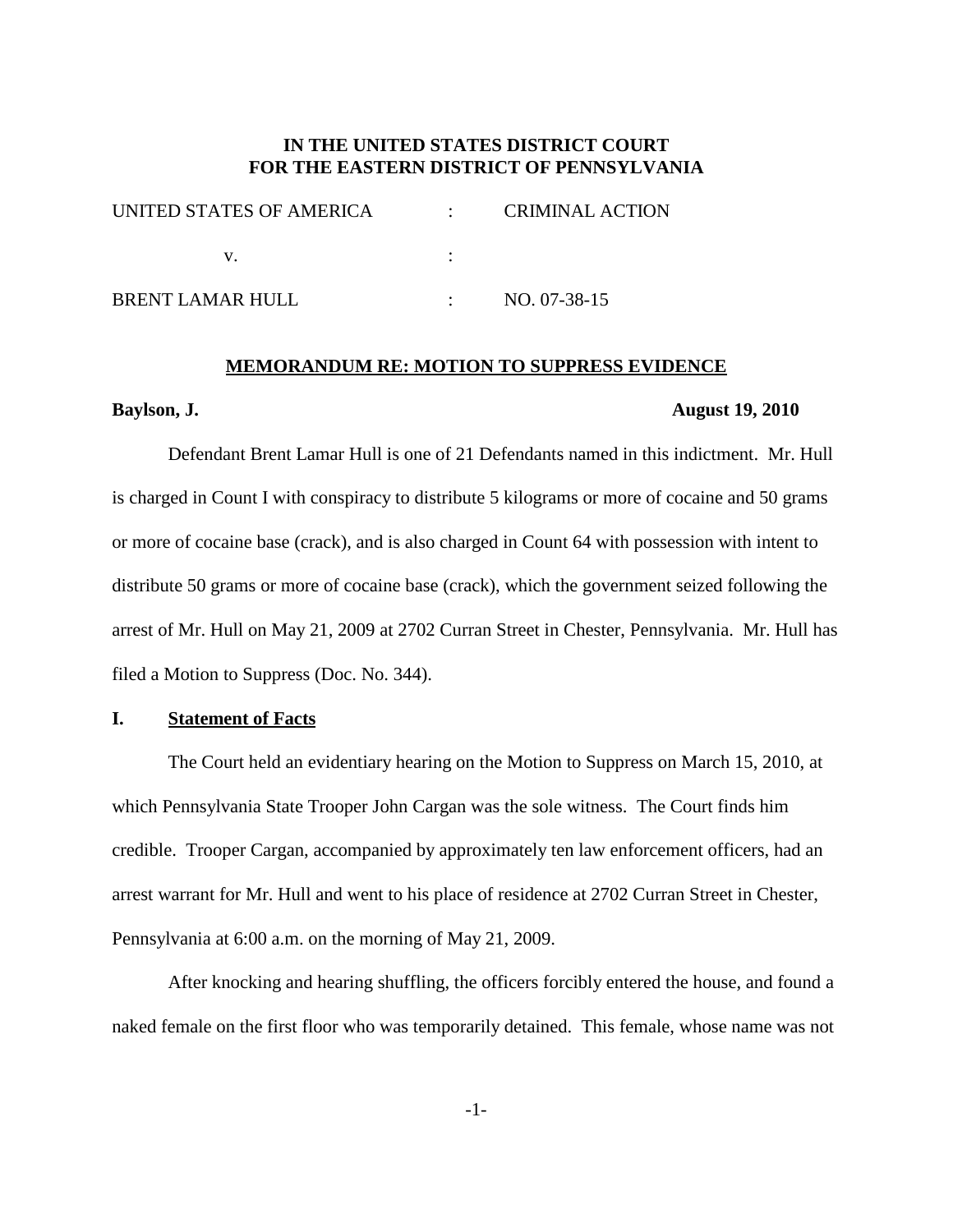known at the time of the evidentiary hearing, was not called as a witness at this hearing, and she is not a Defendant in this case. The officers proceeded to the second floor where they found Defendant Hull in the hallway, dressed only in boxer shorts. He was detained by the officers by placing him on the floor and handcuffing him. The officers then ascertained that there was no one else in the house. No weapons were located in the house. At no time was Mr. Hull given any Miranda warnings.

Once the house was secured, Trooper Cargan indicated that it was appropriate for Defendant Hull to put on additional clothing to be transported for processing. A pair of pants were located in the house and Defendant Hull indicated to the officers that he wanted to wear them. The pants were searched before being put on Mr. Hull, and in one of the pockets the officers located a plastic bag which later turned out to contain a quantity of crack cocaine. The pants were placed on Mr. Hull while he was handcuffed and a shirt was also placed on him, although Trooper Cargan was not certain whether it had been placed over his head or around him as the handcuffs were not removed while the Defendant was in the house.

The Defendant was then taken down to the first floor where the female was located. Trooper Cargan asked the Defendant for his identification card and Defendant pointed to a purse, which the Trooper then inspected. Inside the purse, the Trooper located another plastic bag with a substance later determined to be crack cocaine, along with the Defendant's identification card. Trooper Cargan testified that the Defendant made a statement identifing the cocaine as being his. Nothing else of significance to this case was located in the house.

The Court agreed that Defendant's Motion to Suppress will be considered to suppress the crack cocaine located at the time of Defendant's arrest as well as any statements made by

-2-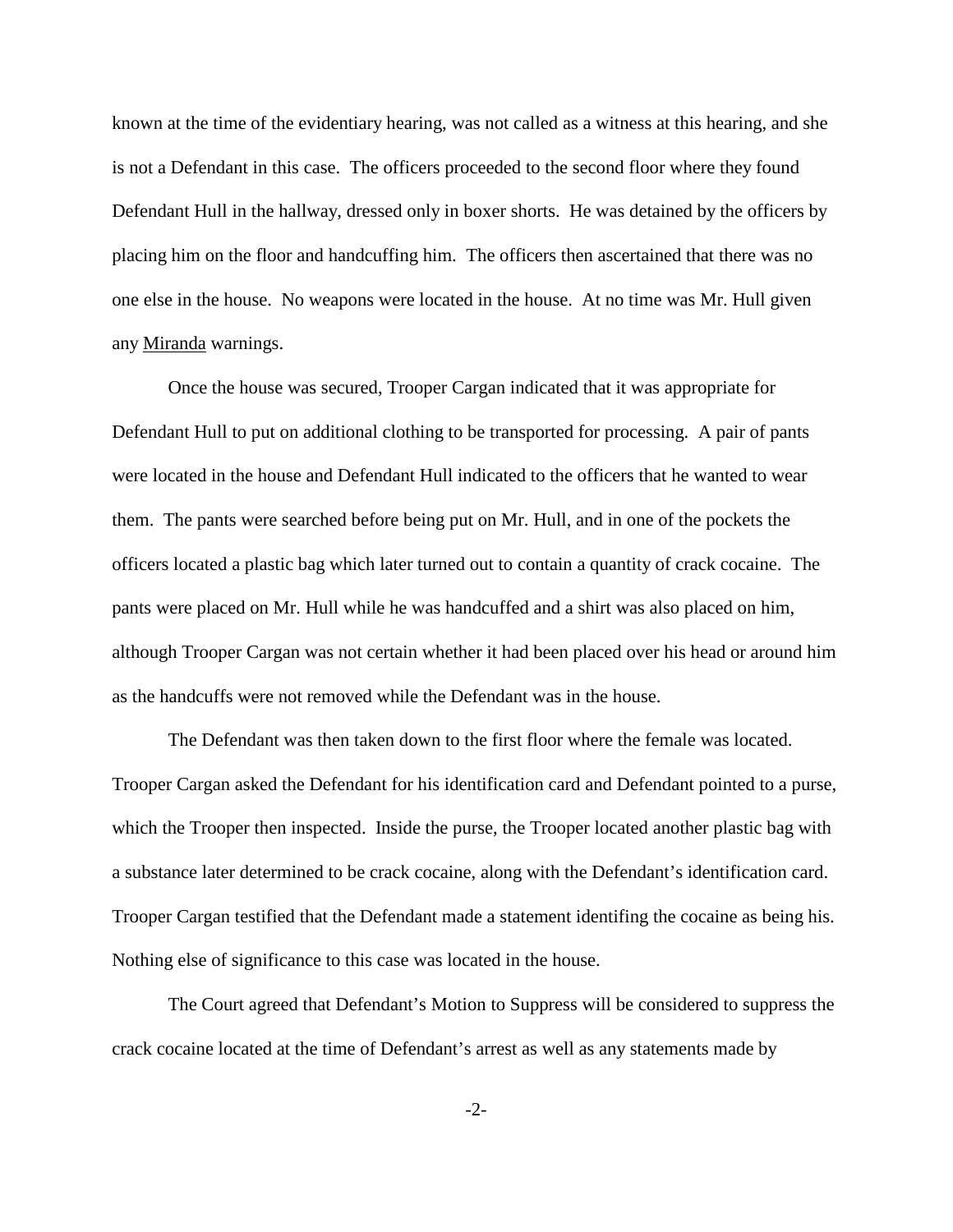Defendant, specifically his alleged acknowledgment of possession of the cocaine found in the purse.

#### **II. Contentions**

Defendant asserts that the drugs were obtained in the absence of a lawfully issued search warrant, without probable cause, not incident to arrest, and/or without the consent of the Defendant, and therefore were obtained in violation of his constitutional rights. Citing Arizona v. Gant, 129 S. Ct. 1710 (2009), a case involving the search of an automobile, Defendant argues that these items were not seized incident to an arrest. Although Defendant asserts that Trooper Cargan was not credible because of certain confusion and inconsistencies in his testimony, the Court disagrees, as noted above, and will credit Trooper Cargan's testimony in full.

The government, in justifying these seizures, asserts that the seizure of crack cocaine from Mr. Hull's pants is clearly justifiable as the product of a protective "sweep" of his pants, and that the seizure from the purse is justified as evidence recovered from the property of a third party in which Defendant had no reasonable expectation of privacy or as a product of a search pursuant to Mr. Hull's implied consent.

### **III. Analysis**

Initially, the Court agrees with the government that there is sufficient evidence in the record to find implied consent by the Defendant. Defendant pointed to and indicated to the Trooper his pants. (N.T. 12-13.) There is no doubt that he wanted to put on his pants, and the protective search of the pants resulted in finding the crack cocaine in the pants' pocket. While upstairs, Defendant was asked for identification, and Defendant stated that it was downstairs. When downstairs, he indicated a bag in plain view and stated that the identification was in the

-3-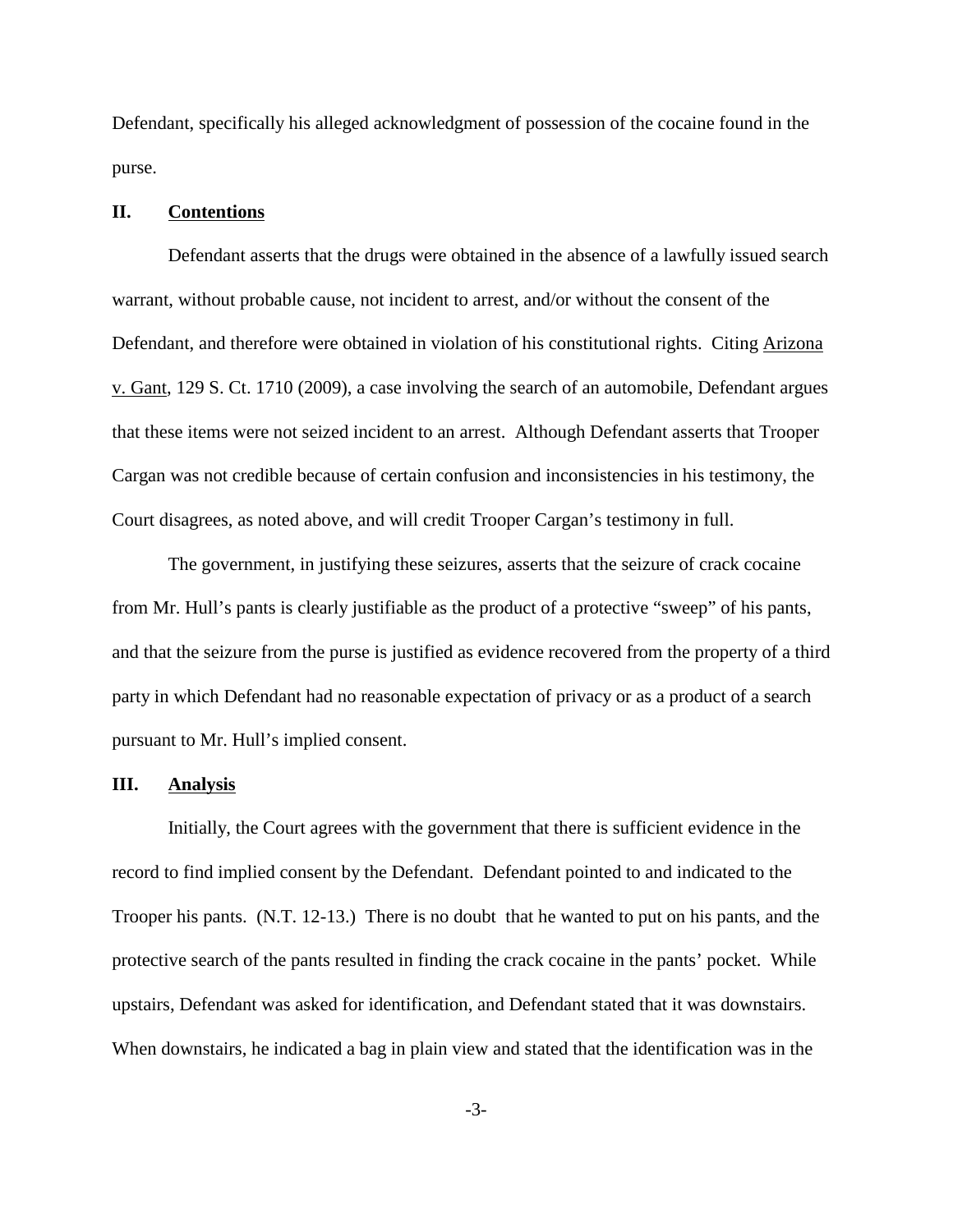bag. The Trooper identified the bag as a woman's purse, which, when opened, was found to contain additional drugs. (N.T. 14-16.) The government appropriately relies on Schneckloth v. Bustamonte, 412 U.S. 218 (1973) as providing the correct test for consent. It is important to note that Mr. Hull's arrest took place in his own house, and thus the cases relied on by the Defendant, such as Steagald v. United States, 451 U.S. 204 (1984), which concerned officers entering the house of a third party, is not controlling. As the police had an arrest warrant for Defendant, their entry into the house was lawful; taking Mr. Hull into custody was similarly lawful.

Both searches, of the pants and the purse, were incidental to a lawful arrest. Because the Defendant was wearing only boxer shorts, it was appropriate to give him the opportunity to put on long pants. When he designated the pants he wanted to put on, the police were justified in checking the pants for any type of weapon or contraband before the pants were put on Mr. Hull. See United States v. Leftwich, 461 F.2d 586 (3d Cir. 1972).

Whether the crack cocaine was in Mr. Hull's possession, as charged, is a substantive issue for trial. The only present issue is whether he has grounds to warrant suppression. United States v. Lockett, 406 F.3d 207, 211 (3d Cir. 2005), supports the government's position. The government cites to, and the Court agrees that, United States v. Winston, 444 F.3d 115 (5th Cir. 2006), gives precedential support to denying Defendant's Motion.

The Court agreed to consider the Motion to Suppress to apply to Defendant's statements as well as the recovery of the evidence. The Court is of the view that the situation in which Defendant made statements immediately following his arrest in his own home did not require Miranda warnings. This was a dialogue that took place in connection with Defendant being taken into custody, only partially dressed, and involving his putting on additional clothes so that

-4-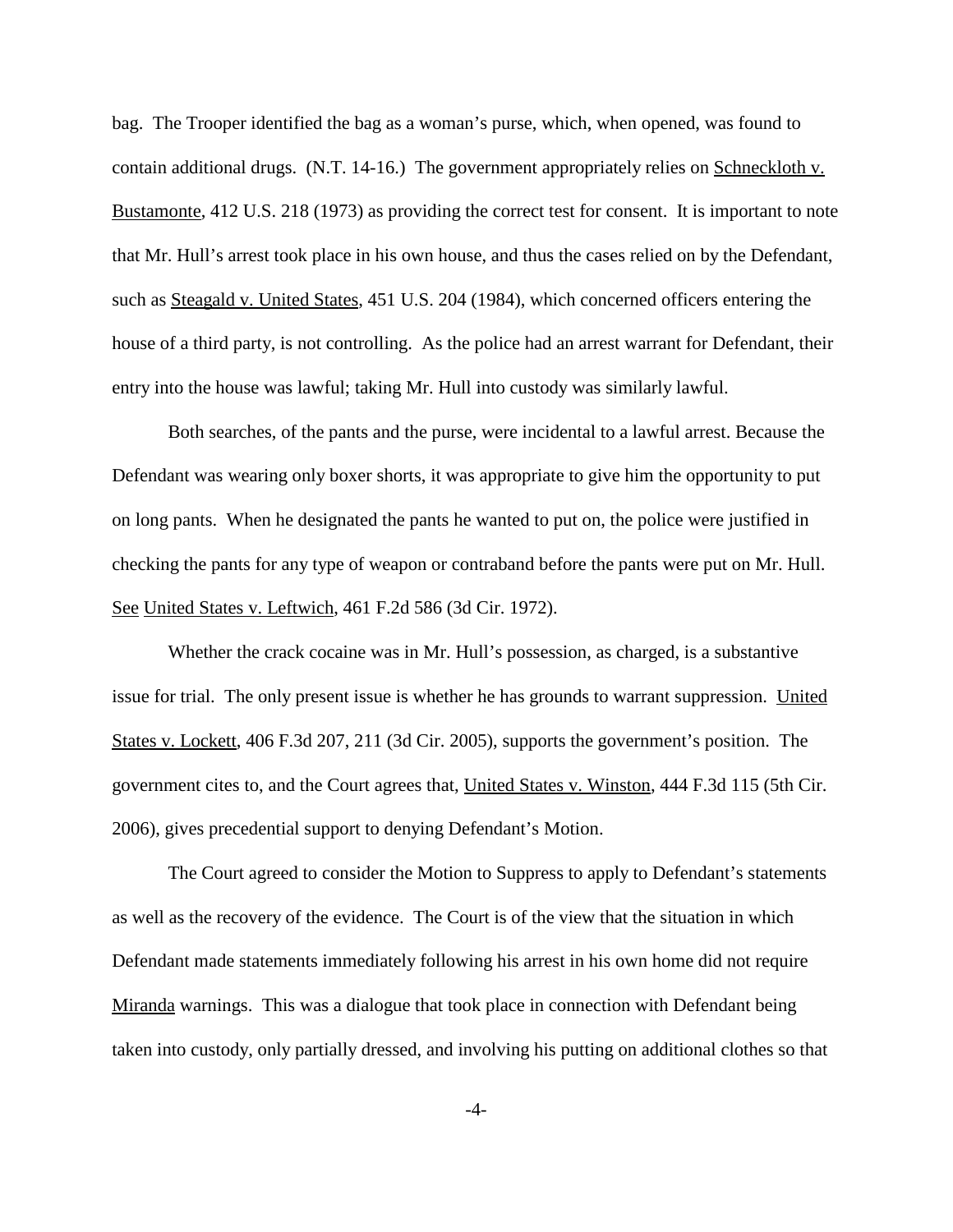he could be transported to the police station. The Court is not aware of any precedent that has required Miranda rulings in this setting.

# **IV. Conclusion**

For these reasons, the Court will deny the Defendant's Motion to Suppress. An appropriate Order follows.